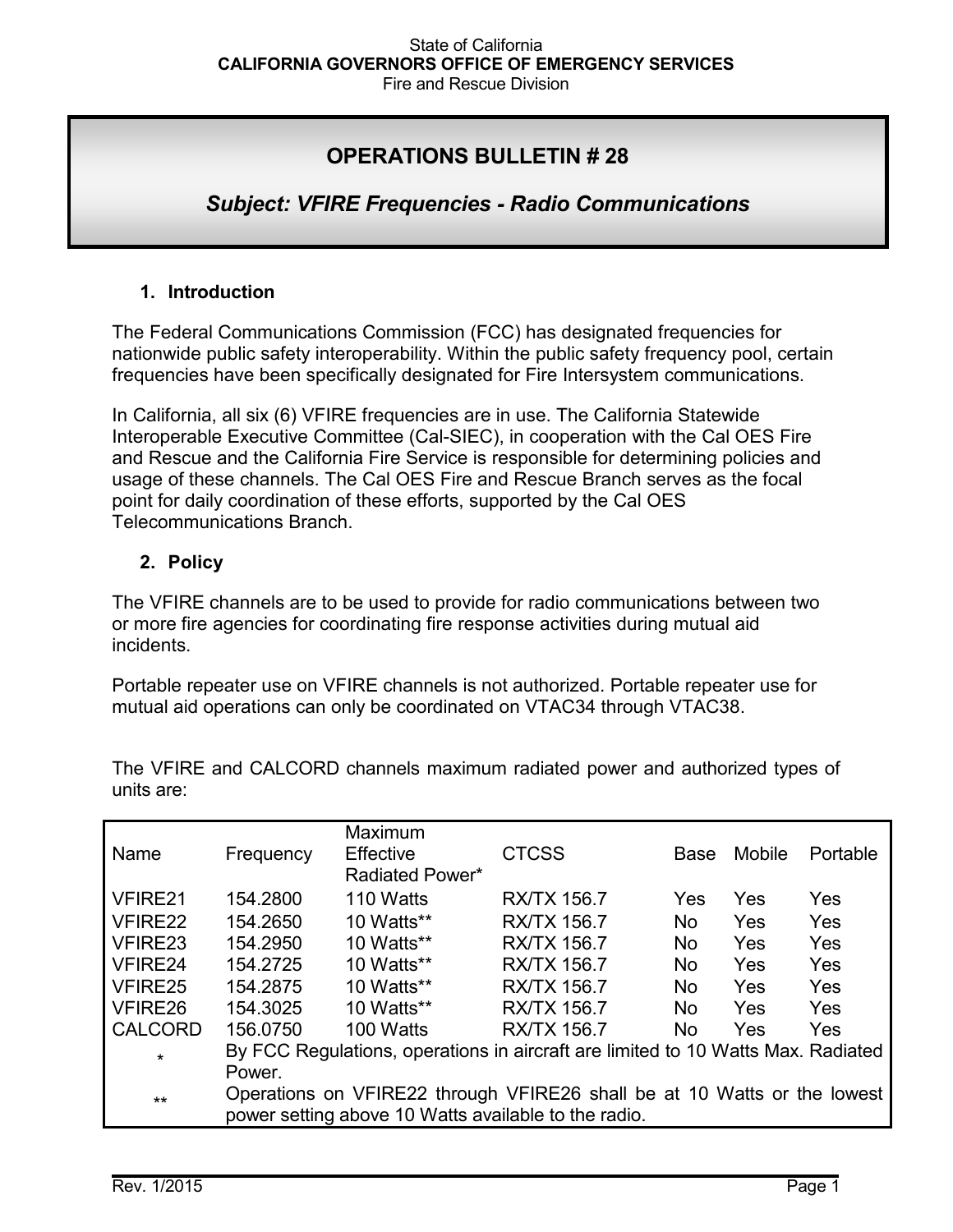#### State of California **CALIFORNIA GOVERNORS OFFICE OF EMERGENCY SERVICES** Fire and Rescue Division

VFIRE21, VFIRE22 and VFIRE23 are designated by the Federal Communications Commission as "Intersystem" channels, and are intended solely for interagency fire operations, i.e. mutual aid. VFIRE22 and VFIRE23 are intended for on-scene use and mobile only.

The State of California and Local Government entities eligible to hold authorizations in the Public Safety Radio Services are directly responsible for the FCC licensing of VFIRE21.

The State of California holds the FCC license for mobiles operating on VFIRE21 through VFIRE26 and CALCORD. Long-term operations by State of California and Local Government entities must be coordinated through Cal OES Fire and Rescue. Industrial fire departments wishing to use VFIRE22 through VFIRE26, must be sponsored by a Local Government entity with jurisdiction for their facility.

## *Permitted Uses*

VFIRE21 may be utilized by fire department resources (including Strike Teams) to contact a fire dispatch center:

- when outside of their normal response area
- for dispatch center-to-center contact
- Announcements of special weather alerts or other emergency related information is acceptable.

VFIRE21 can be used as the initial contact channel for resources reporting to a staging area. Upon arrival, strike teams will be advised of which channel to listen to for assignment.

VFIRE22 through VFIRE 26 can be used for tactical operations on incidents involving more than one fire agency.

The VFIRE channels may be used for multi-agency training exercises as long as the use does not interfere with other emergency operations.

## *Prohibited Uses*

The VFIRE channels shall **not** be utilized as a travel channel. The only acceptable VHF channel to be utilized statewide as a travel channel is the California Emergency Services Radio System (CESRS) channel, 153.7550 MHz

Dispatch centers are prohibited from dispatching their own resources on VFIRE21 when their dispatch center suffers a communication failure.

Onscene tactical operations shall **not** be coordinated on VFIRE21.

Announcements of a non-emergency nature (e.g. funerals, drills, etc.) are prohibited.

The use of Digital Coded Squelch (DCS) or Digital PL (DPL) is prohibited on all VFIRE channels. VFIRE21 through VFIRE26 utilize analog PL/CTCSS of Tone 6 (156.7 Hz) on